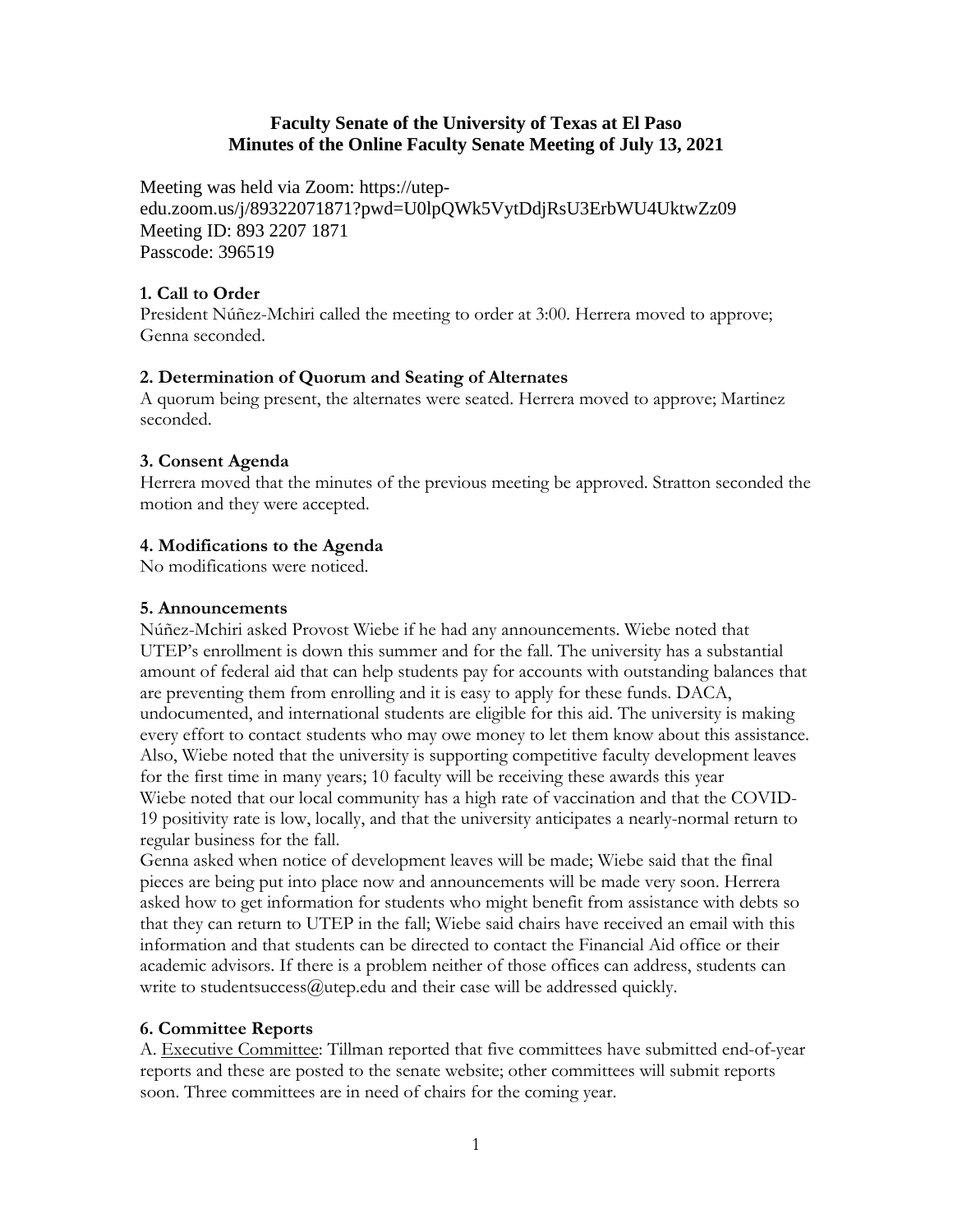#### **7. Presentations**

A. Associate Provost Toni Blum reported on a new effort to redesign some core curriculum classes in light of the new strategic plan. A group will identify core classes and help instructors develop high-impact, active-learning, community-immersion practices that will enhance the student experience of these key classes. These courses already focus on written and verbal communication, computational skills, language ability, and critical thinking and reflection. But the hope is to find ways to recharge these classes in light of the strategic plan goals. The administration will not impose changes from above but seeks to identify and encourage faculty to develop changes from the grass-roots level since the curriculum is owned by the faculty. The administration will support such developments with funding for course development and redesign; course releases for those who coordinate multiple sections of redesigned courses (such as the RWS courses); and grants for course materials. The provost's office will also provide more funding for faculty development; for new information technologists in the CFLD; a new program manager in the Center for Community Engagement; more supplemental instructors in the Miner Learning Center; and more funds for convening meetings or development workshops. This effort will be led by Blum and Karla Iscapa, the director of assessment and evaluation; one provost faculty fellow, Jeff Olimpo; UTEP's Academy of Distinguished Teachers; and Non Tenure-Track faculty, who will be encouraged to see this work as a form of development in the promotion pathways that have recently been developed. Blum welcomes additional feedback. Núñez-Mchiri asked what will drive and direct this change? The needs of the community? Changes in academic fields of interest? Blum replied that there will be an effort to meet our local needs. Fleck asked what the timeline for this redesign is and whether EPCC will participate. Blum said that the target is to complete the redesign over the next five years and that new courses are not anticipated, but that the redesign will focus on what courses are actually doing pedagogically. She said that there will be meetings with EPCC to invite them to participate in these new designs. Wiebe added (in the chat window) that Vice Provost Virginia Fraire will be working closely with EPCC during this redesign.

B. Luis Hernandez provided an overview of Hi-Flex classrooms at UTEP. Pedro Espinoza provided a presentation on the new Learning Studio in UGLC 110. This studio can be used to create podcasts; it has a Media Desk for recorded broadcasts; it has a light board, an excellent teaching tool. They are devoted to meeting faculty teaching needs; they will listen to a professor's outcomes for a course and try to help see how the learning studio can be used to meet them. For appointments, visit: utep.edu/technologysupport/learningenvironment/learningstudio.html Núñez-Mchiri challenged and invited Faculty Senators to visit the Learning Studio to report out to their peers in their respective academic units to and consider how to make use of this space in their teaching. Blum noted that a webinar on August 6 may be of interest to faculty interested in uses HiFlex classrooms. Genna asked if there was a list or a map of the current list of HiFlex classrooms. This information will be shared with faculty on the Faculty Senate website.

### **8. New Business**

There was none.

### **9. Adjourn**